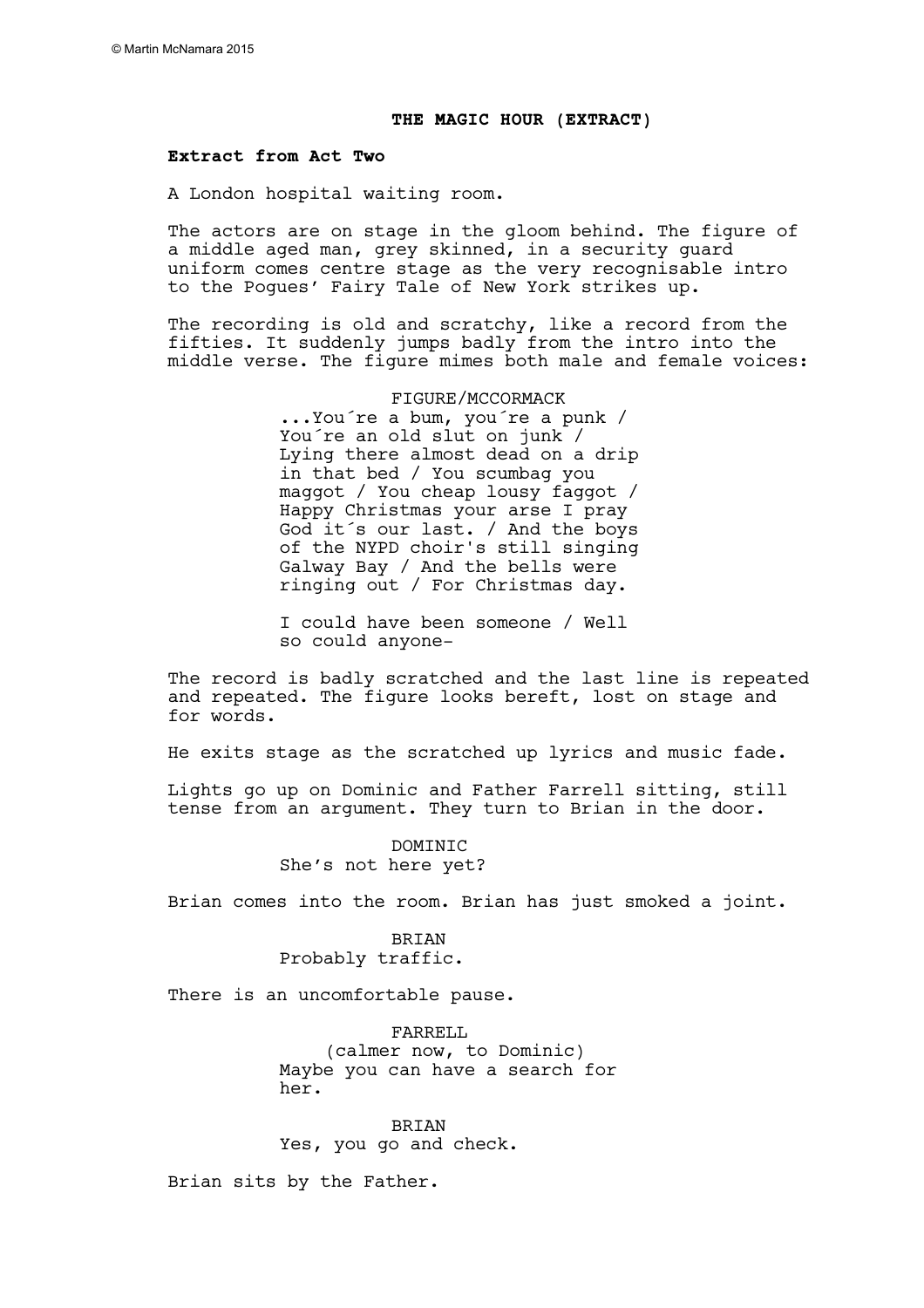BRIAN (CONT'D) Father Farrell and I have important things to talk.

Dominic hesitates. The priest nods his head that it is okay. Dominic heads away.

There are some moments as the priest and Brian sit side by side. Both trying to find a way into conversation.

> FARRELL So Brian, how're you feeling?

BRIAN It's a difficult time, Father.

Farrell nods his head wisely.

FARRELL

Brian-

BRIAN

Father.

FARRELL

In all our lives. There are these moments-

BRIAN

Yes Father.

FARRELL These small windows of time-

BRIAN

Yes, I should have been there, this morning.

FARRELL But there are these times. When we can do things or see things clearly.

BRIAN I was stuck in work you see.

FARRELL And alternatively those windows when we do things we regret.

Pause.

FARRELL (CONT'D) Things we wish we could change. Things we should have done. And things we shouldn't have done.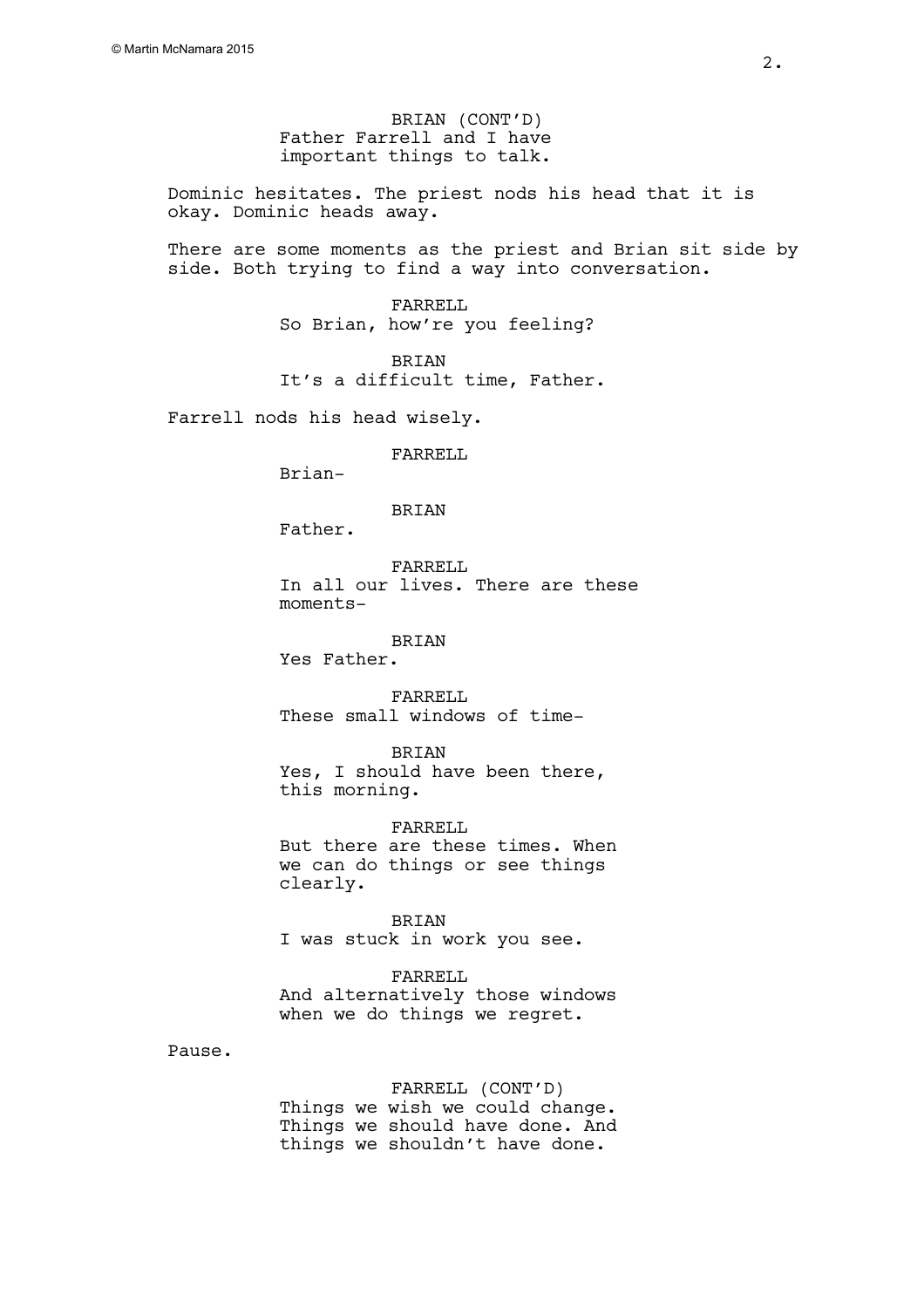BRIAN (eager) Yes. Things we should have done.

FARRELL And things that weren't right.

BRIAN Oh God, yes Father.

FARRELL These small windows when you are tempted, not tempted, but when you are tested, when circumstances come together.

Brian is shaking his head vigorously.

FARRELL (CONT'D) Sometimes we do things in those spaces, those slices of time, that are good.

Farrell searches for an example.

FARRELL (CONT'D) Maybe there's a pretty girl you like. And you're nervous but you ask her out anyway and she accepts and it's wonderful, you know?

Brian is following attentively, but confused now.

FARRELL (CONT'D) But then. Maybe you were afraid to ask. And your best friend gets to take her to the village fair. And maybe you go along and you have too much rum and make a holy show of yourself.

Pause.

FARRELL (CONT'D) And then it's in the past and it cannot be erased. You are left with regret. It's those moments I'm talking about. Do you understand?

Brian is nodding eagerly.

FARRELL (CONT'D) In our lives. All of us. Important moments that can live with us the rest of our existence.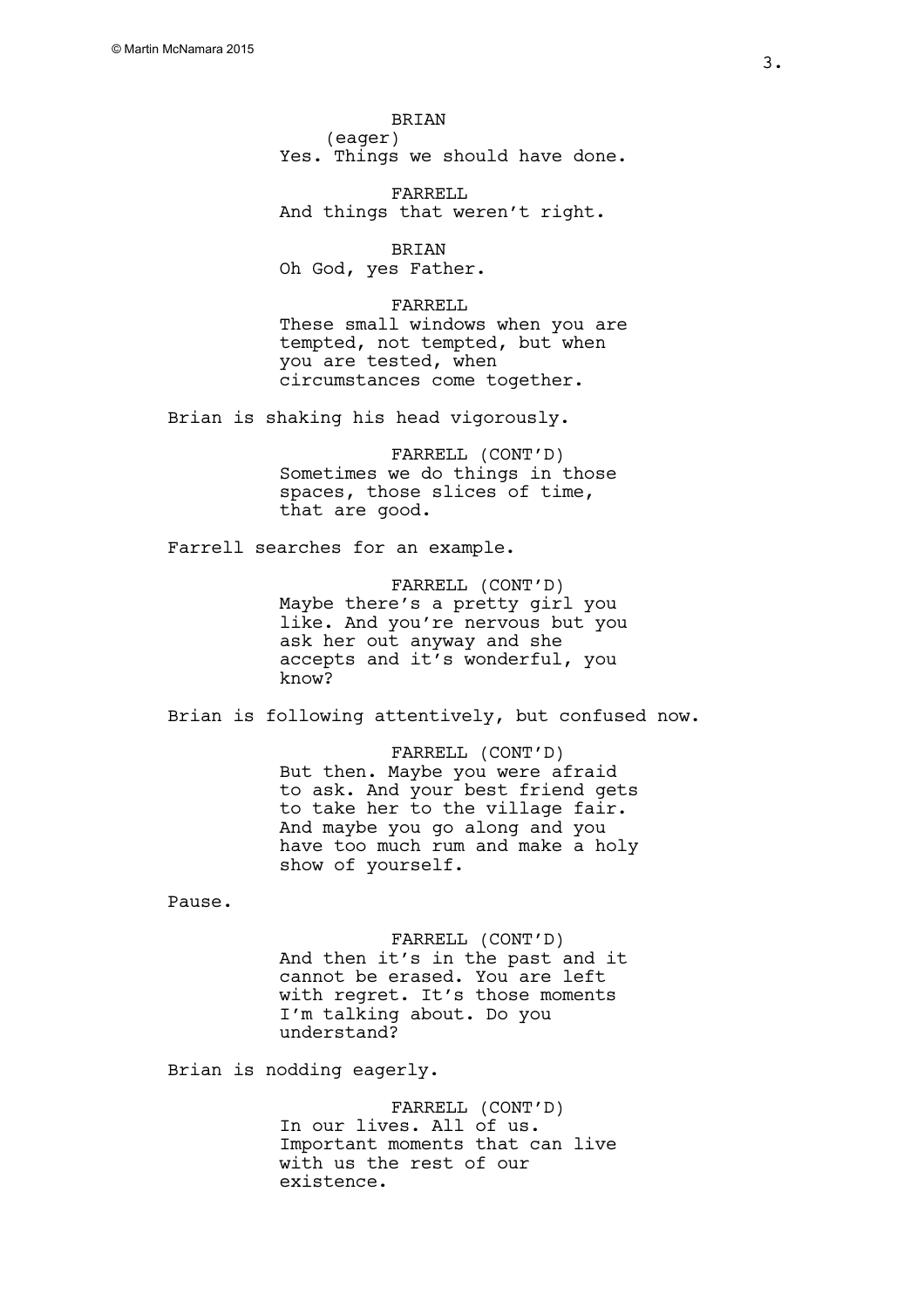BRIAN Exactly Father.

FARRELL Believe me Brian, even myself, silly things, too much sun, silly things.

Brian is following him excitedly.

FARRELL (CONT'D) What I mean is, there are these small moments -

BRIAN (agreeing eagerly) Magic Hours.

#### FARRELL

What? Well yes, okay, magic hours. I mean, it doesn't have to be an hour necessarily. But it is that. It is exactly that.

Those precious moments that we have to recognise; fleeting moments, when we can do - or not do - regretful things.

# BRIAN

(agreeing) It is important not to miss these times.

FARRELL It is almost like the devil is testing us-

#### **BRIAN**

Or God.

#### FARRELL

Well the devil Brian. Maybe God, yes, he is putting us in a place and a situation. And maybe feelings inside us, emotions we don't understand or control. Maybe lust, not lust, but anger, maybe violence even.

Brian is nodding excitedly.

BRIAN This is exactly how I feel Father.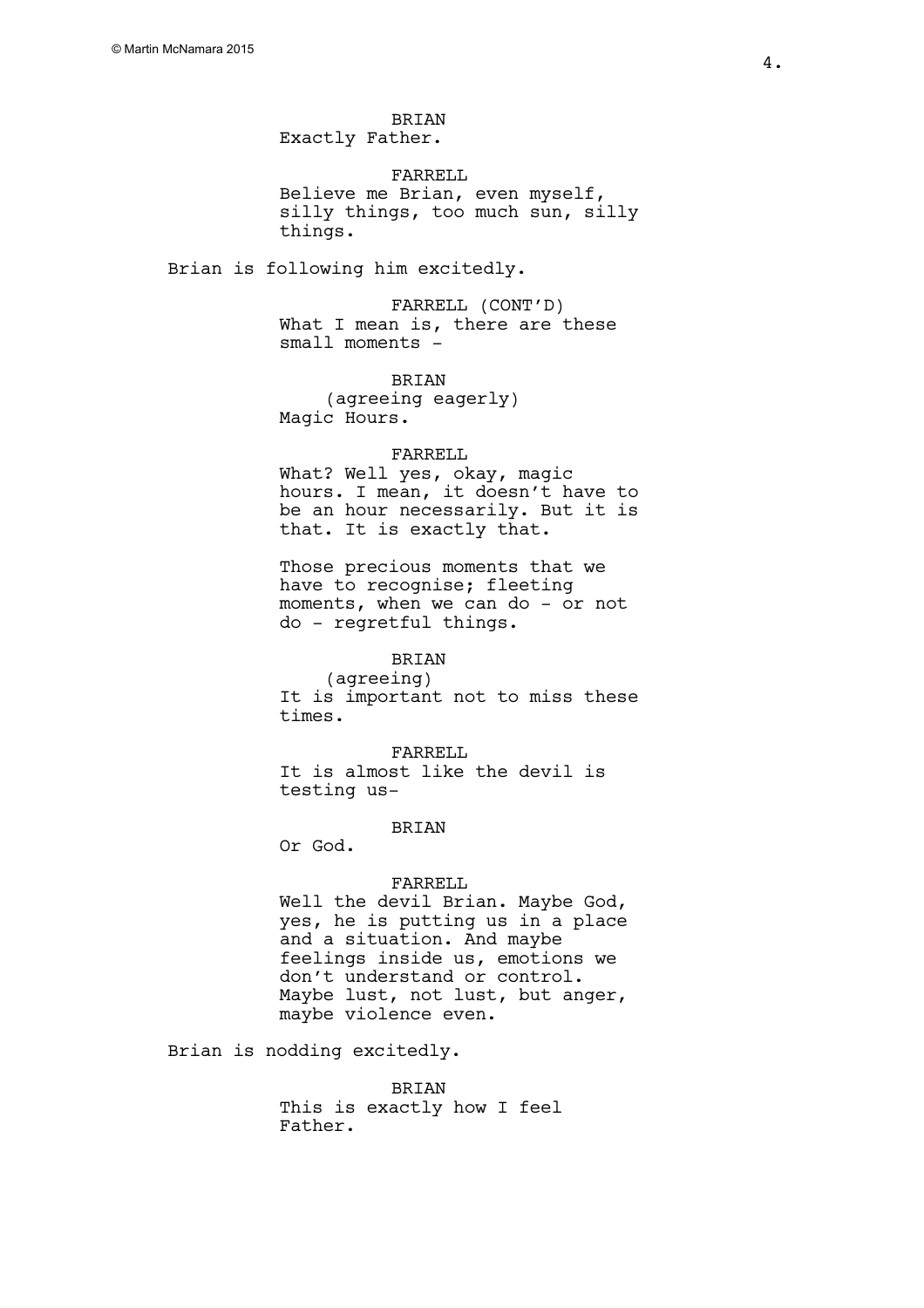FARRELL I mean times when we do something, something we regret.

BRIAN When we miss the chance, to accept our Calling.

FARRELL Yes, exactly. Well not a Calling exactly. When we are faced with a clear choice of good and evil, Brian.

He looks into Brian's eager face.

FARRELL (CONT'D) When maybe we are pushed and feel aggrieved and want to strike out.

BRIAN But we have to be strong.

FARRELL Sometimes we make the wrong choices, Brian. We do things wrongly.

BRIAN (eager) I know that Father, I know that.

FARRELL We are not strong enough for the hour.

BRIAN (agreeing and excited) For the Magic Hour.

Farrell lays a hand on his arm.

FARRELL

I know you know Brian. But I want you to know that God knows.

BRIAN

And we mustn't waste the Hour.

FARRELL

We must strive always to do the right thing. Even when it is hard, even when we are provoked. Evan when we are provoked by those we love.

Brian is nodding enthusiastically.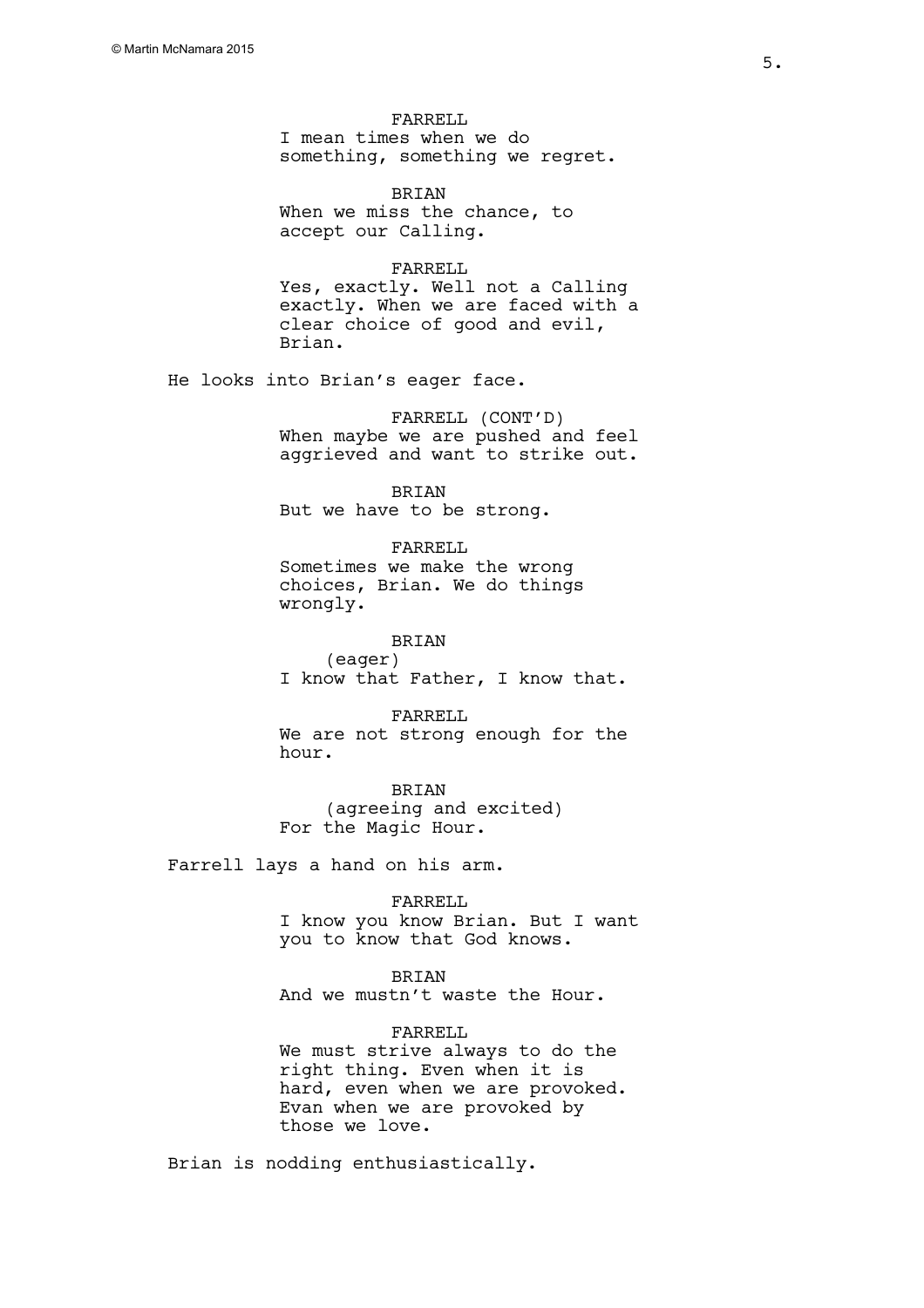FARRELL (CONT'D) We can talk to God. We can tell him how we feel. Any guilt.

He searches Brian's face for signs of wanting to confess.

FARRELL (CONT'D)

Any shame.

BRIAN These are times to be strong.

Farrell grips Brian's arm.

FARRELL So is there anything you want to tell me Brian?

BRIAN Lots Father.

FARRELL About your father?

Brian thinks hard on this.

BRIAN Not really Father.

Farrell is frustrated.

FARRELL Brian, there is something you could do for me.

BRIAN Anything, Father.

FARRELL I always think this is important, At times like these. I want you to tell me something about your dad.

Brian is concentrating on the priest's words.

FARRELL (CONT'D) It's important to remember, to say do you recall when he did this and wasn't that typical.

BRIAN

Typical?

FARRELL It is important Brian, now he is gone. (MORE)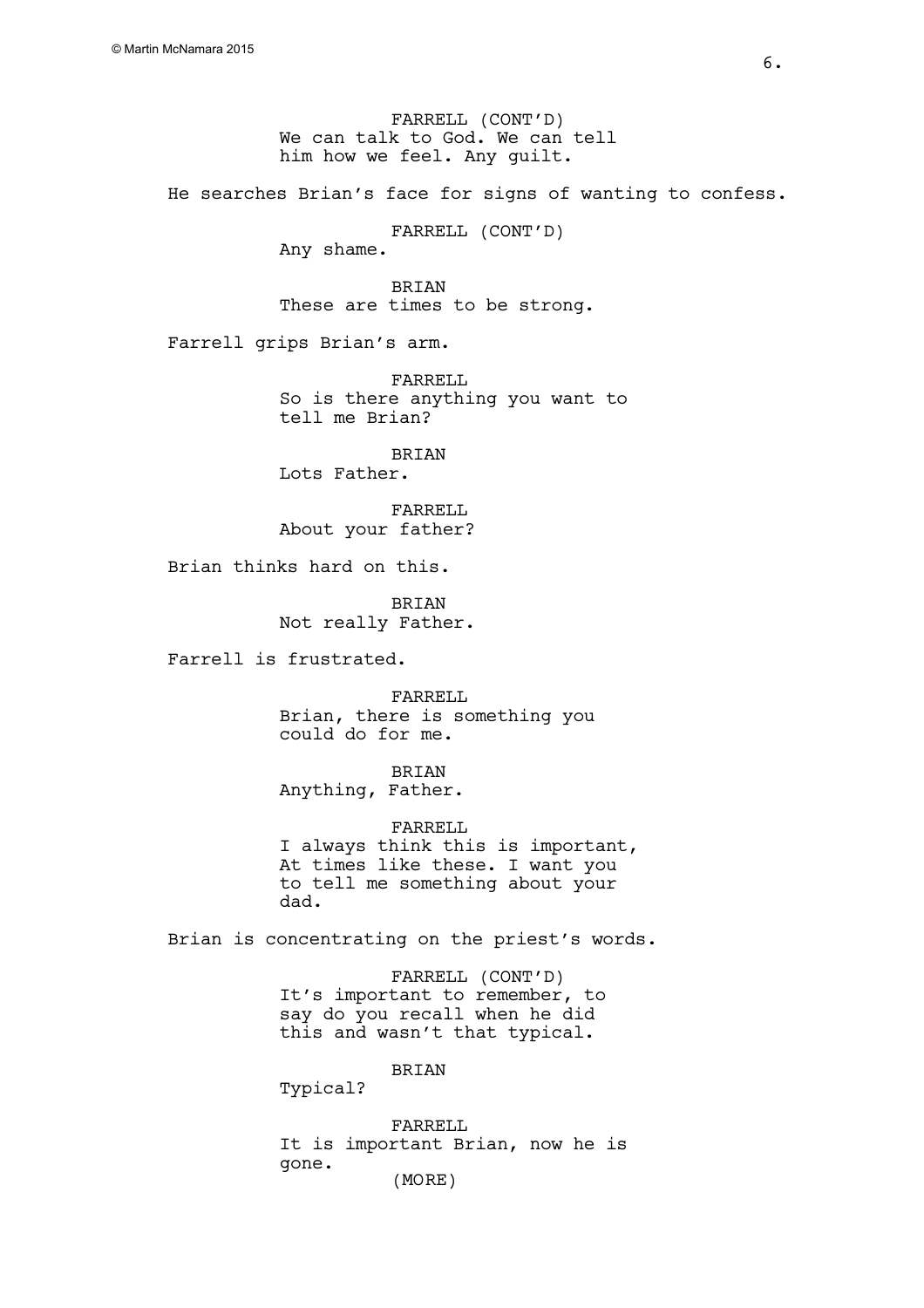A clear, simple memory, (*hurriedly*) I mean something good, something positive. Something that says this was a good man. FARRELL (CONT'D)

Brian is furiously trying to summon up a memory.

FARRELL (CONT'D) Something that says this was a religious man.

BRIAN (suddenly finds an appropriate memory) He loved funerals Father.

FARRELL

What?

BRIAN That was his thing.

FARRELL Funerals? Can you not think about something happy man. Something that brought out the joy in him.

BRIAN (eager) Exactly, yes, joy, that was funerals.

He loved a good funeral. He would go to the funerals of people he didn't know.

FARRELL Why for Christ's sake?

BRIAN To represent the family he said.

Pause.

# BRIAN (CONT'D)

He used to rate them. Mostly it was about how generous they were with drink and how much singing there was.

FARRELL

Singing?

**BRIAN** He had very firm ideas about what constituted a good funeral. (MORE)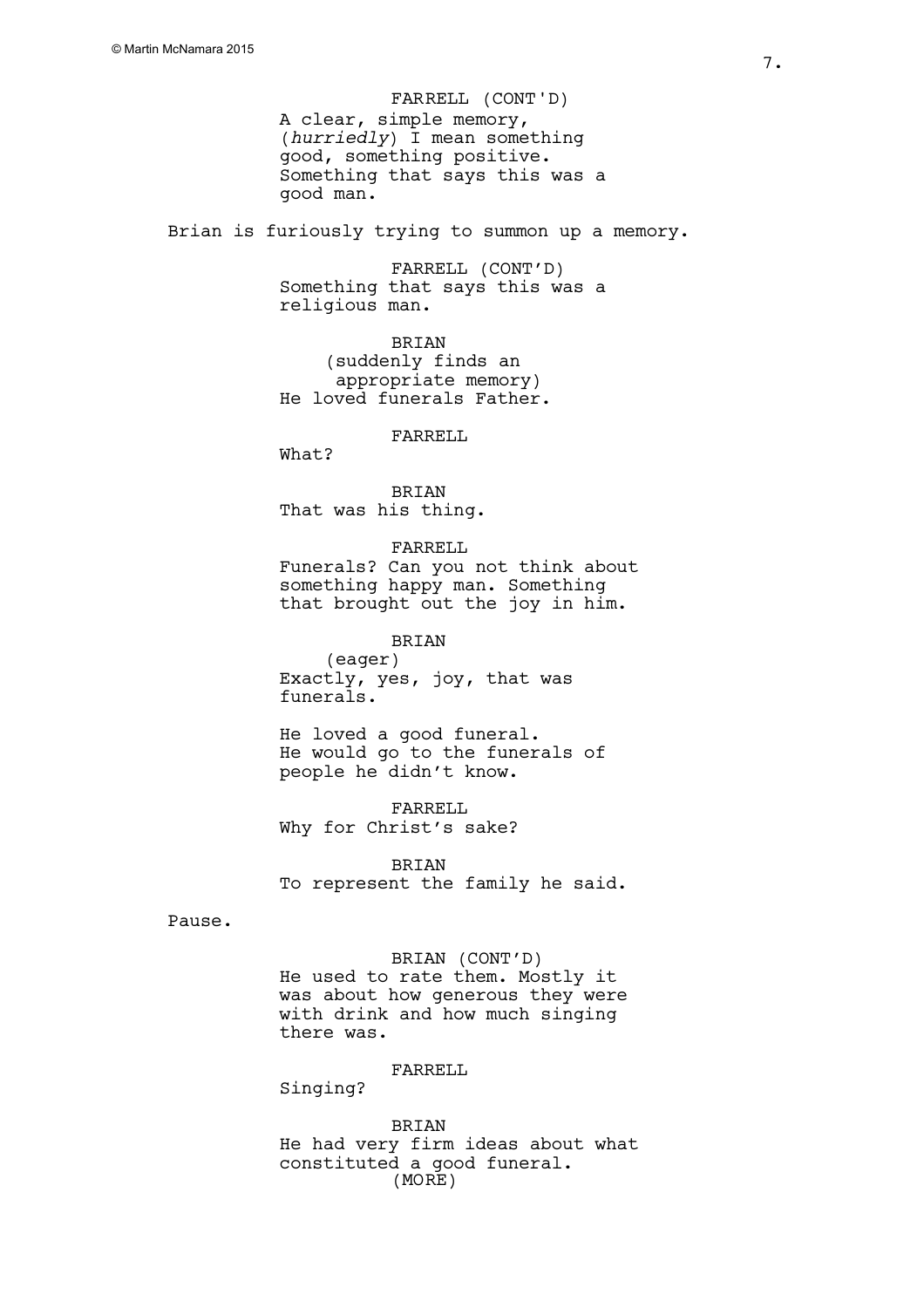BRIAN (CONT'D)

People had to have drink and remember the dead and then sing.

## FARRELL

So a wake?

# BRIAN

The worse thing was when they gave you a bottle of beer and some small sandwiches and that was your lot.

BRIAN (CONT'D) How could you send someone away and be so miserable he used to say. He said there were funerals when he felt ashamed for the corpse.

FARRELL People do have different ways.

# **BRIAN**

We have to make sure there is lots to drink. You'll come Father?

# FARRELL

Well I -

#### BRIAN

To his funeral. I mean obviously Father Donaghue, he's our priest. But you will come?

#### FARRELL

We'll see Brian.

#### BRIAN

Dad always said the English didn't know how to die. He said they didn't know how to organise a proper delivery into the next world. They would give you tea and cut off sandwiches and stand around being polite.

Pause.

#### BRIAN (CONT'D)

I think what he enjoyed most was the formality of the grief. Sorry for your troubles; Have a glass Dennis; Okay so; Sorry for your loss, missus; Have another Dennis; Just a small one; Give us a song; No, I couldn't; Go on Dennis; Well maybe later; (MORE)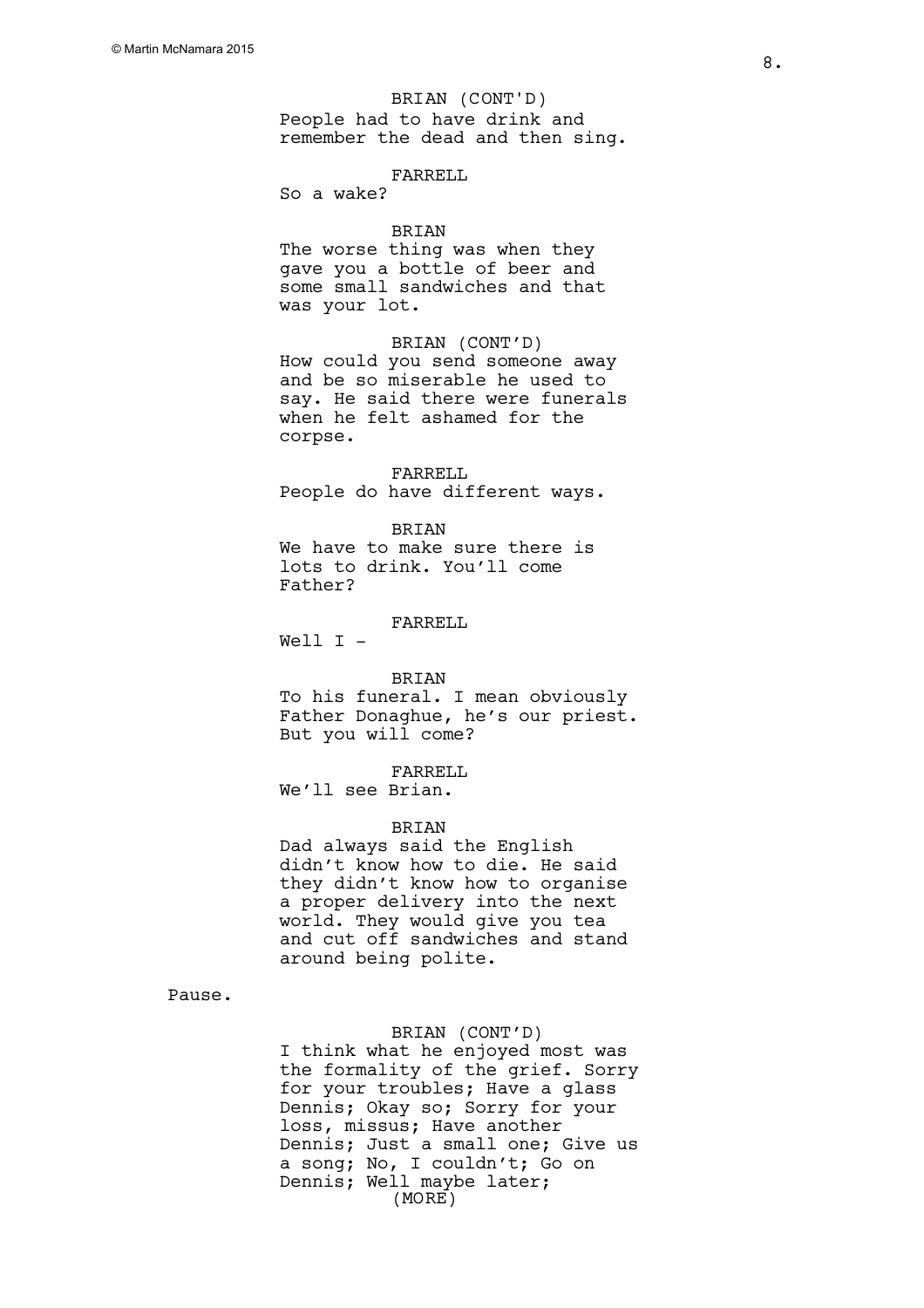#### BRIAN (CONT'D)

Make a space for Dennis there; And then he would be forced into it.

# FARRELL

Into what?

#### **BRIAN**

Singing. There wasn't much opportunity for it in his life. That's why he loved the funerals. It was the formality of it. The way you could wrap up all of your emotions into a tight fist of condolences and refilled glasses and then release them.

FARRELL

# Through singing?

BRIAN

Through drink. And through singing. You remember John McCormack?

# FARRELL

The Irish tenor?

# BRIAN

They said he sang like John McCormack. They would be gathered there, after the funeral, in the parlour. The old boys. And they would say sing us a song Dennis and he would say 'no, no, I couldn't' but he knew they would insist and someone would refill his glass and he would stand up and they would hush the people in the corner who were still talking.

And the silence would spread to all the rooms in the house. And he would begin to sing 'Believe Me If All Those Endearing Young Charms'.

Pause.

BRIAN (CONT'D) And that was him then.

FARRELL And it took a funeral?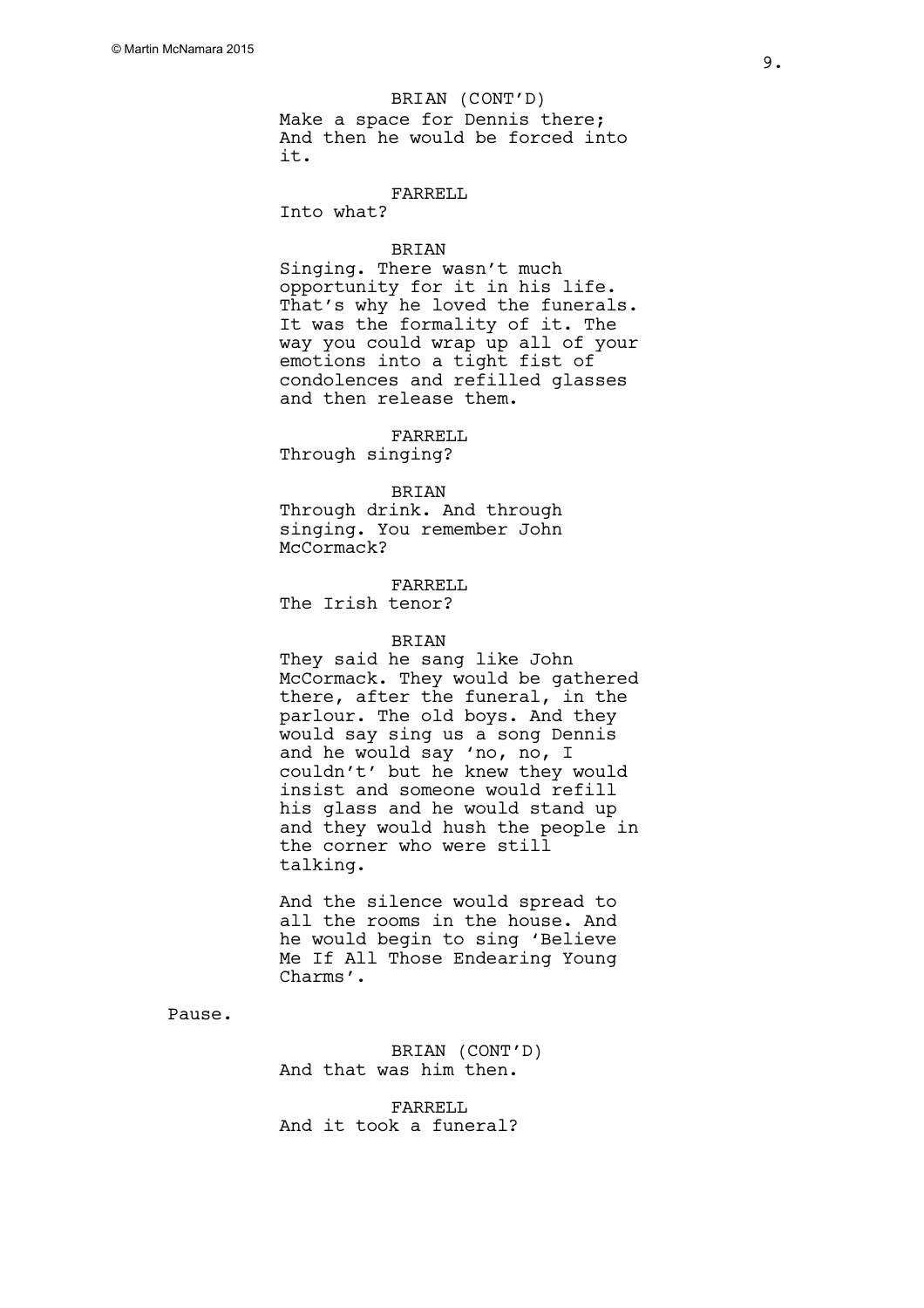BRIAN It's like what you were talking about Father.

Pause.

FARRELL (mystified) What was I talking about?

BRIAN The Magic Hour. Those moments. Like you were saying.

FARRELL (deeply unsure) Yes. Of course.

BRIAN Those were the moments when he was best in the world.

Dominic enters.

BRIAN (CONT'D) (eager) Dominic. Do you remember dad at the funerals.

**DOMINIC** 

Christ.

FARRELL Is your mother-?

BRIAN

Him singing?

**DOMINIC** I remember him drunk.

BRIAN

They all had drink. It was no thing to be drunk.

DOMINIC Drunk and falling over.

BRIAN

Him standing in the middle of the room and singing 'Believe Me If All Those Endearing Young Charms'.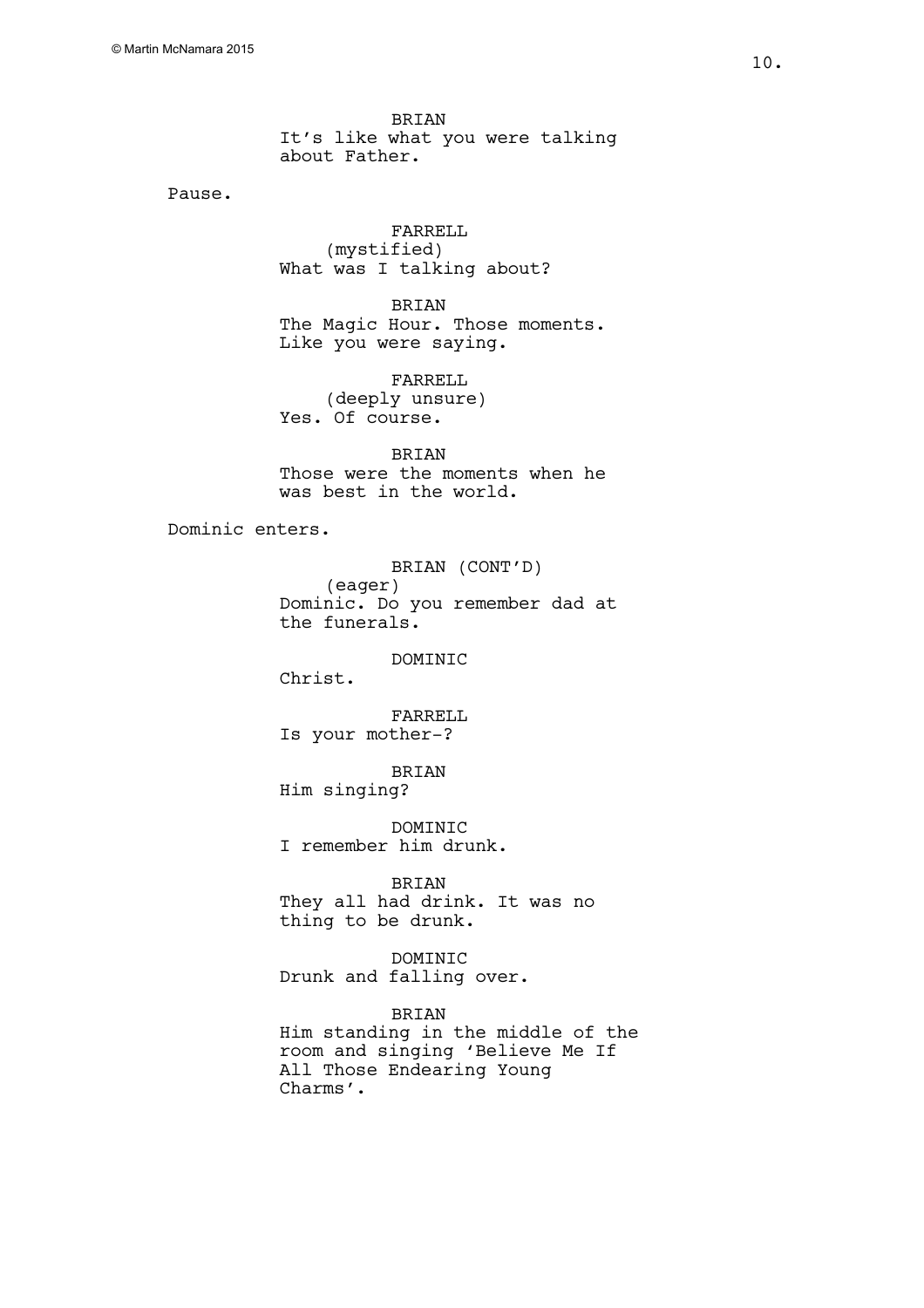#### DOMINIC

Trying to sing some ropey old Irish dirge, and forgetting the words. And us trying to make him sit down before he Keeled over.

Dominic suddenly remembers something and stops.

Brian is up on his feet, angry.

#### BRIAN

That wasn't it at all. He had a rich tenor voice. Everyone stopped and listened. Everyone went quiet when he sang.

DOMINIC It was embarrassing Brian. He would start the song and then not

remember where he was...

# BRIAN

He knew all the words to 'Believe Me If All Those Endearing Young Charms'.

FARRELL (trying to calm things) It's not important lads -

**BRIAN** Take it back.

Brian confronts his brother, full of violence.

BRIAN (CONT'D) Take it back. He was a lovely tenor. Everyone stopped talking to listen.

# DOMINIC

(placating) Okay.

# BRIAN

It was his moment, his Magic Hour. When he was connected. It was real.

# FARRELL

Brian -

#### BRIAN

It's important. We cannot miss those moments. We have to recognise them.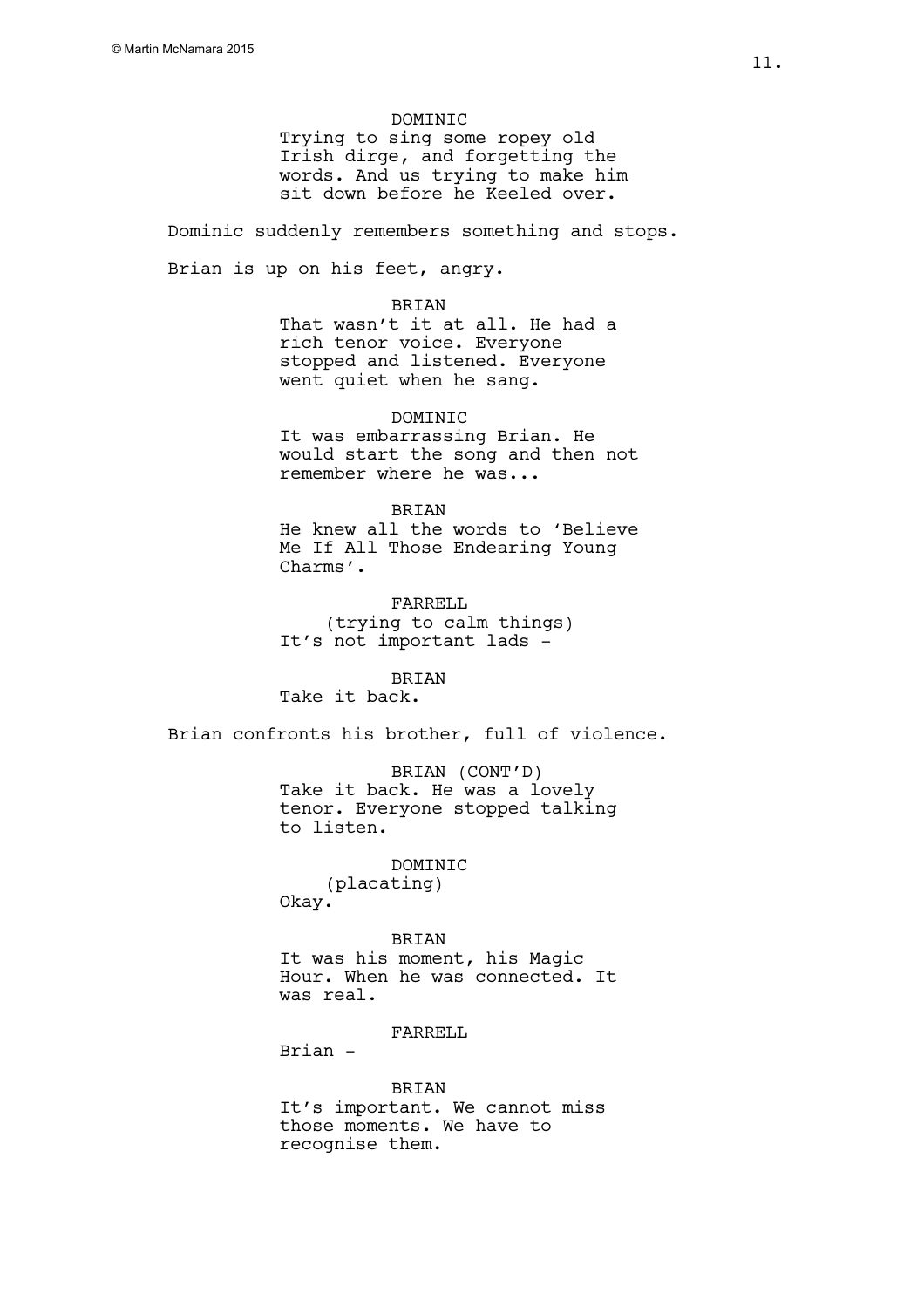DOMINIC I'm sorry Brian. Take it easy.

BRIAN That was his time. I see that now. I didn't see it then. I didn't understand what he was trying to say when he sang. But I get it now. I understand it now.

He turns back to the priest.

BRIAN (CONT'D) He spent 30 years standing guard and he hated every second of it. He wanted to sing. He needed more than anything to sing. At the funerals, that was when they let him. That was when he had his song. That was when he was alive.

#### DOMINIC

(trying to calm Brian)

Okay.

BRIAN Don't try to rob him of that now. Don't you piss on that.

Brian sits agitated, head down. Dominic sits, away from him and the priest.

Angela returns. She stops at the door and senses there is an atmosphere.

> ANGELA Can I get anyone tea?

No one pays her any attention.

Brian, calmed now, looks up at Farrell, off on a new tangent.

BRIAN

So Father. Where do you think the church can go now in terms of these allegations?

**DOMINIC** 

Christ.

BRIAN All these revelations, you know?

**DOMINIC** 

Brian.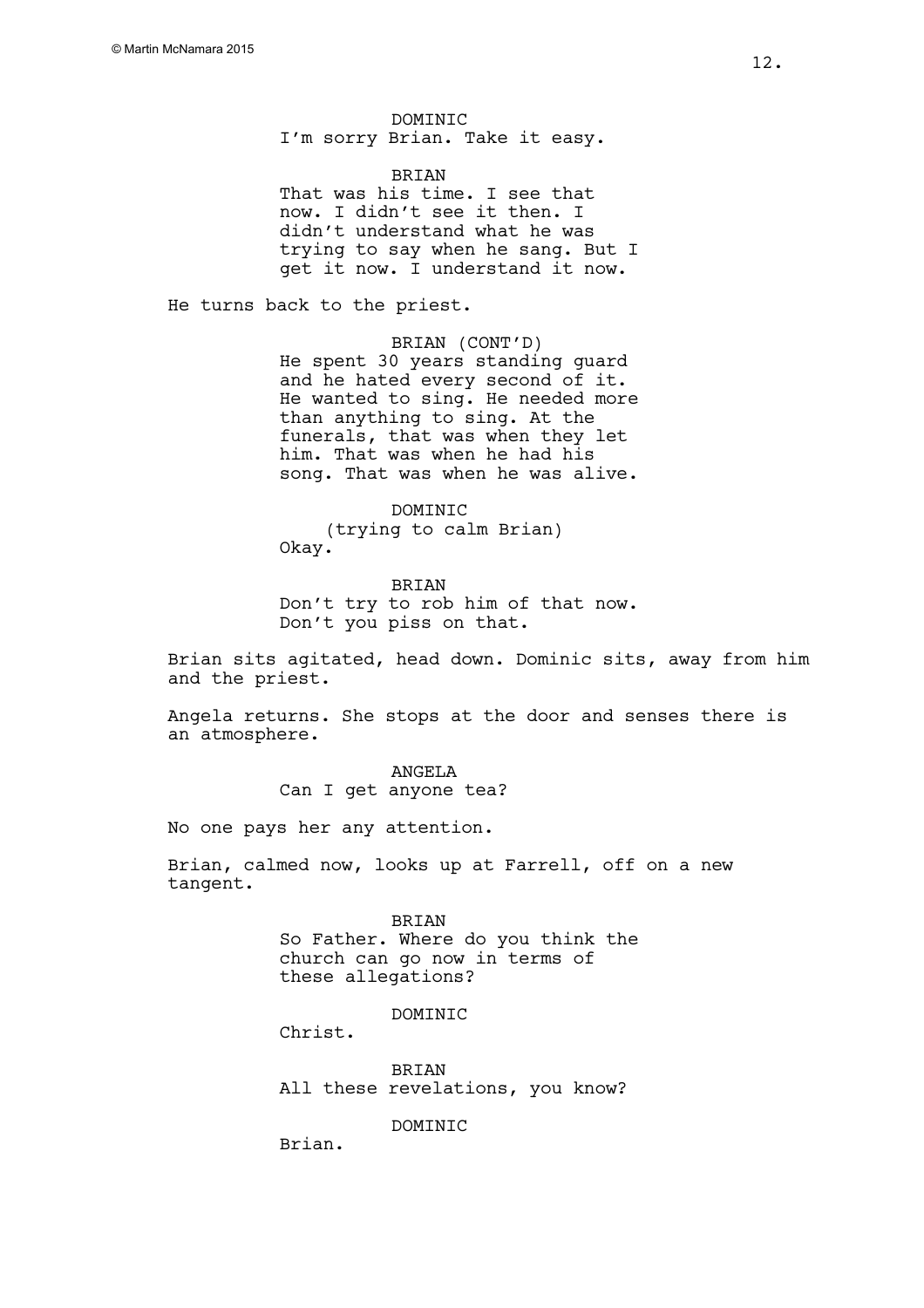**BRIAN** Because I have to tell you, it has shaken my belief.

DOMINIC Give it a miss.

FARRELL No it's fine. I wish more people would just come out and say what is on their mind.

He looks hard at Dominic. Brian is vindicated.

BRIAN Thank you Father.

Farrell summons himself up.

FARRELL The church gets blamed for many things.

He is still looking hard at Dominic.

BRIAN We must talk about important things.

FARRELL The problems of the world are laid at our door in new and numerous ways.

Brian is nodding.

FARRELL (CONT'D) Every day our enemies and the media search out new contrivances to blame us.

Farrell regards his hands in his lap.

FARRELL (CONT'D) But it is true that there are issues which we have let ferment.

BRIAN (agreeing) Ferment.

FARRELL We keep trying to draw a line in the sand on these issues.

BRIAN (agreeing) The sand.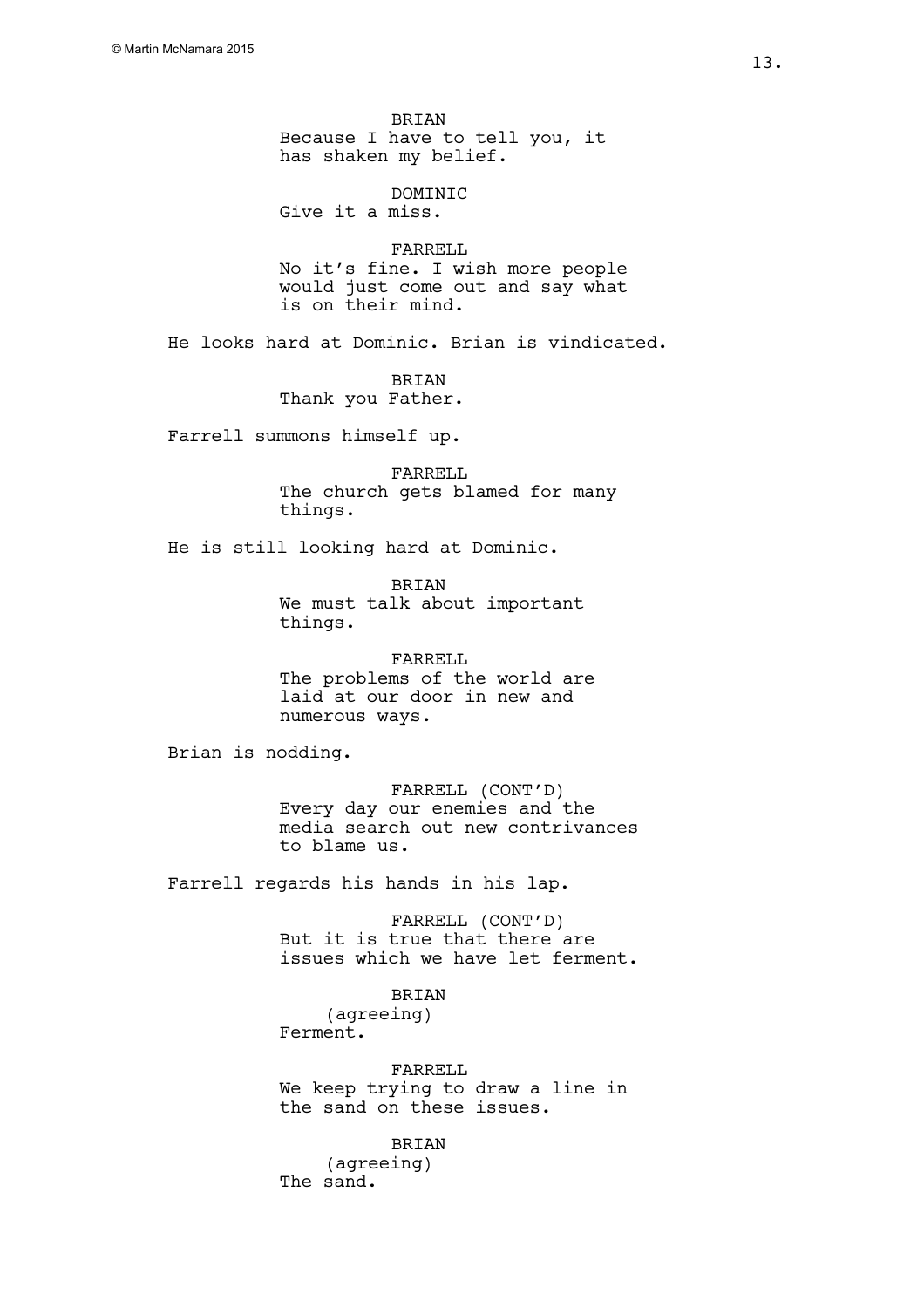FARRELL And the tide keeps rolling in on us.

BRIAN Exactly Father, the tide.

FARRELL It becomes the elephant in the room.

BRIAN Elephants. Exactly Father.

DOMINIC

Christ.

FARRELL The church has let down a lot of people.

Brian is nodding authoritatively.

DOMINIC Brian, we have to sort out the death certificate.

FARRELL There were things done that cannot be erased -

DOMINIC The funeral directors.

#### FARRELL

What is almost as bad, maybe it is worse Brian: There has been what looks like arrogance. And this has been seized on by some as a cover up. We've let people down on many levels.

# BRIAN

(sagely) Levels.

Dominic turns to Angela.

**DOMINIC** Is there someone at the hospital we can ask about the certificate?

FARRELL I have prayed on this.

ANGELA There has to be an autopsy -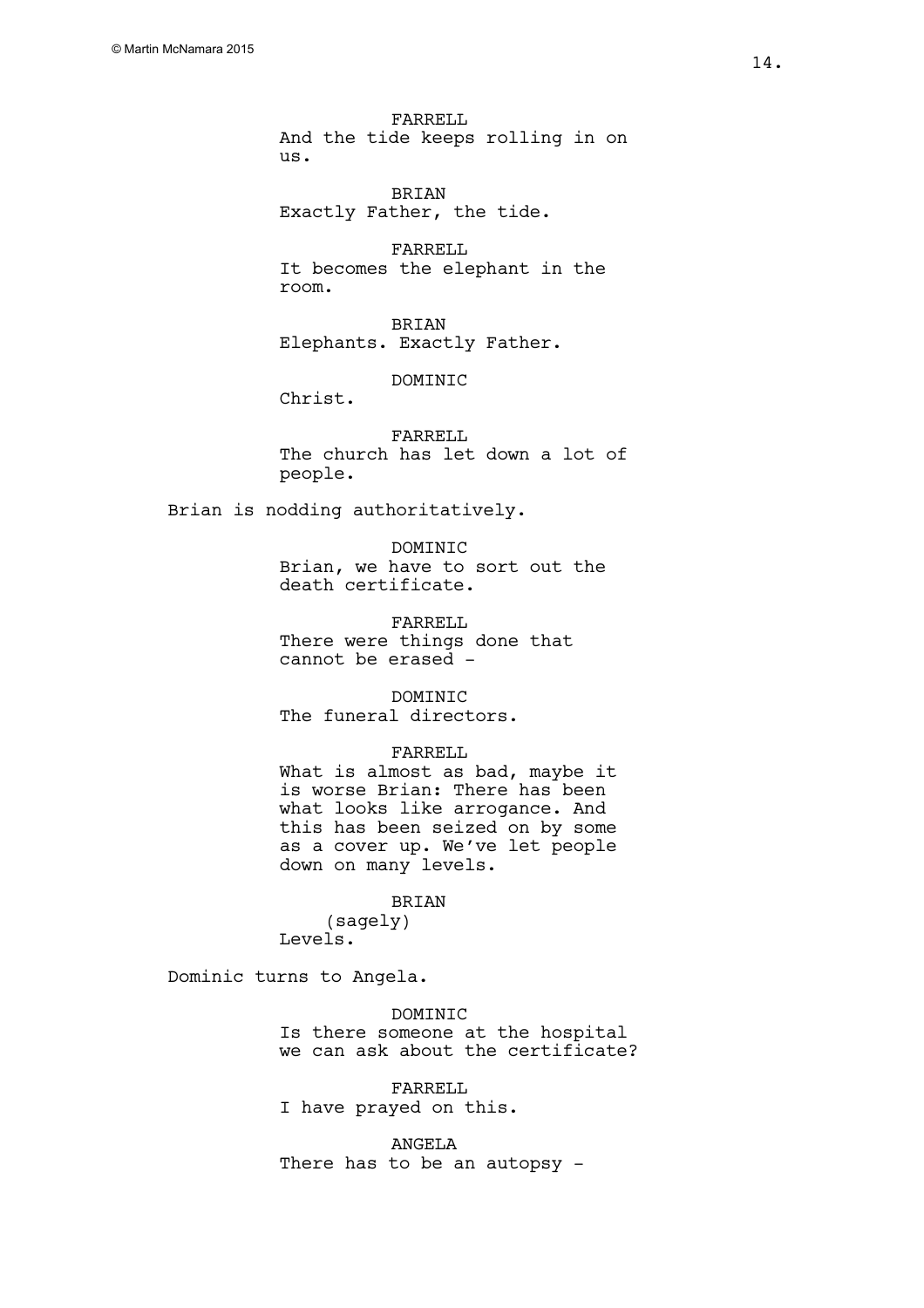FARRELL - prayed on it, in my rooms.

BRIAN

Really?

ANGELA - because of the way he died.

FARRELL I'm being brutal honest here. It made me think about my own Calling...

DOMINIC His heart went-

BRIAN (to Farrell) Really?

FARRELL - question my own Vocation.

ANGELA It'll be some days before you can do anything-

FARRELL Thinking about how we have got to this place-

Brian is nodding eagerly.

DOMINIC His heart went-

FARRELL And how do we get back? What can we do to regain trust?

DOMINIC He just went down-

# BRIAN

(excited) Exactly Father. That is why I have to join the church.

DOMINIC It was just his heart-

Father Farrell catches up on what Brian said.

FARRELL

What?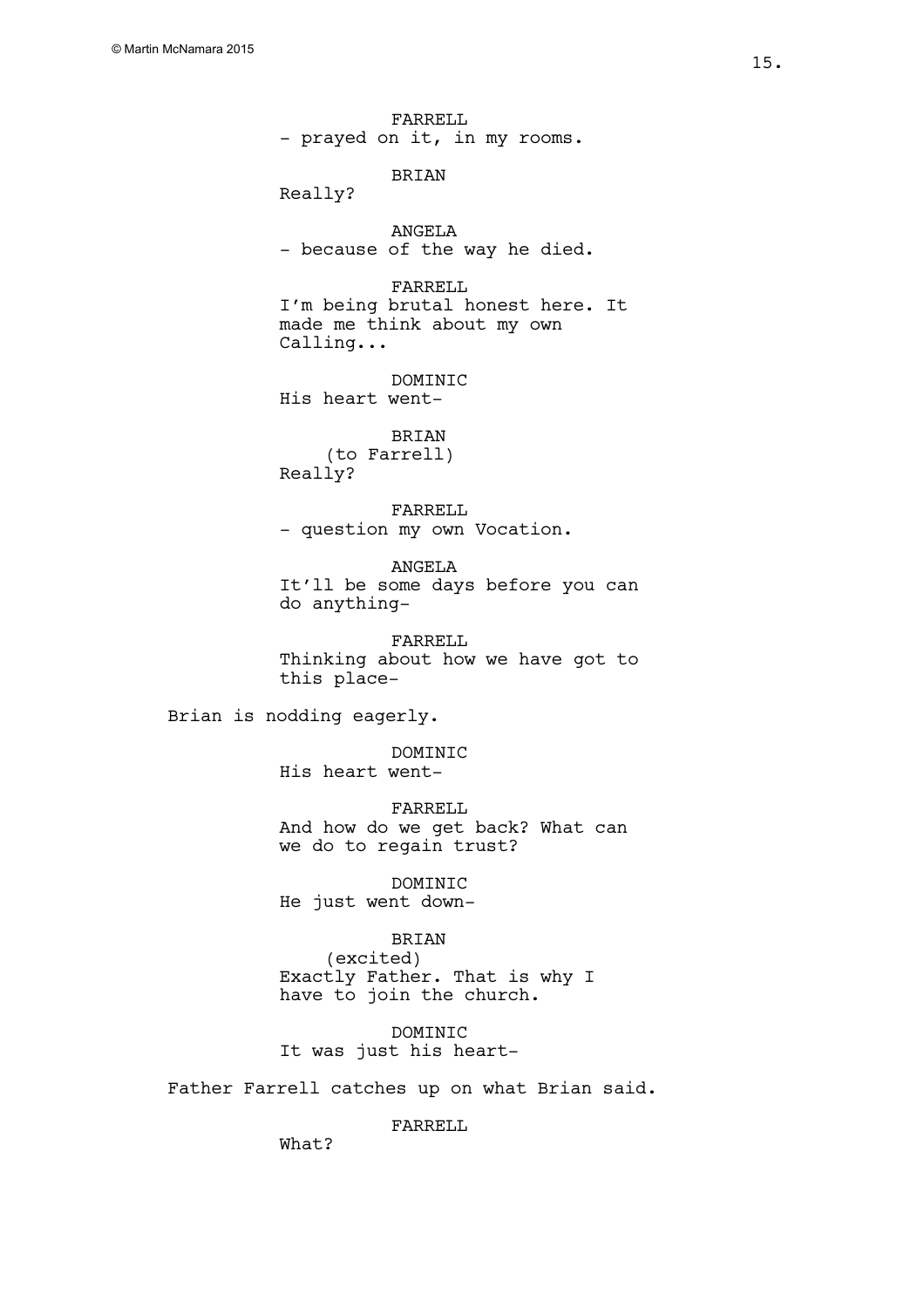BRIAN I think I've seen a way, a ladder back to God.

Farrell and Dominic both stop at Brian's latest comment.

ANGELA It's procedure.

FARRELL (unsure but trying to continue) This has been allowed to become an open sore for the church.

BRIAN (animated) And we have to lance the open sore.

FARRELL Well in a way-

Brian is adamant.

BRIAN The church is being destroyed in all this.

FARRELL Steady on. We have been attacked many times in our history.

BRIAN But this is cancer.

FARRELL I don't think it's cancer Brian. More a bout of influenza.

BRIAN I fear the church is already dead-

DOMINIC Stop this Brian.

FARRELL (emphatic) The church is not dead.

Brian slowly rises form his seat, filled with new revelation.

> **BRTAN** And it's like we have to save the soul of the church.

16.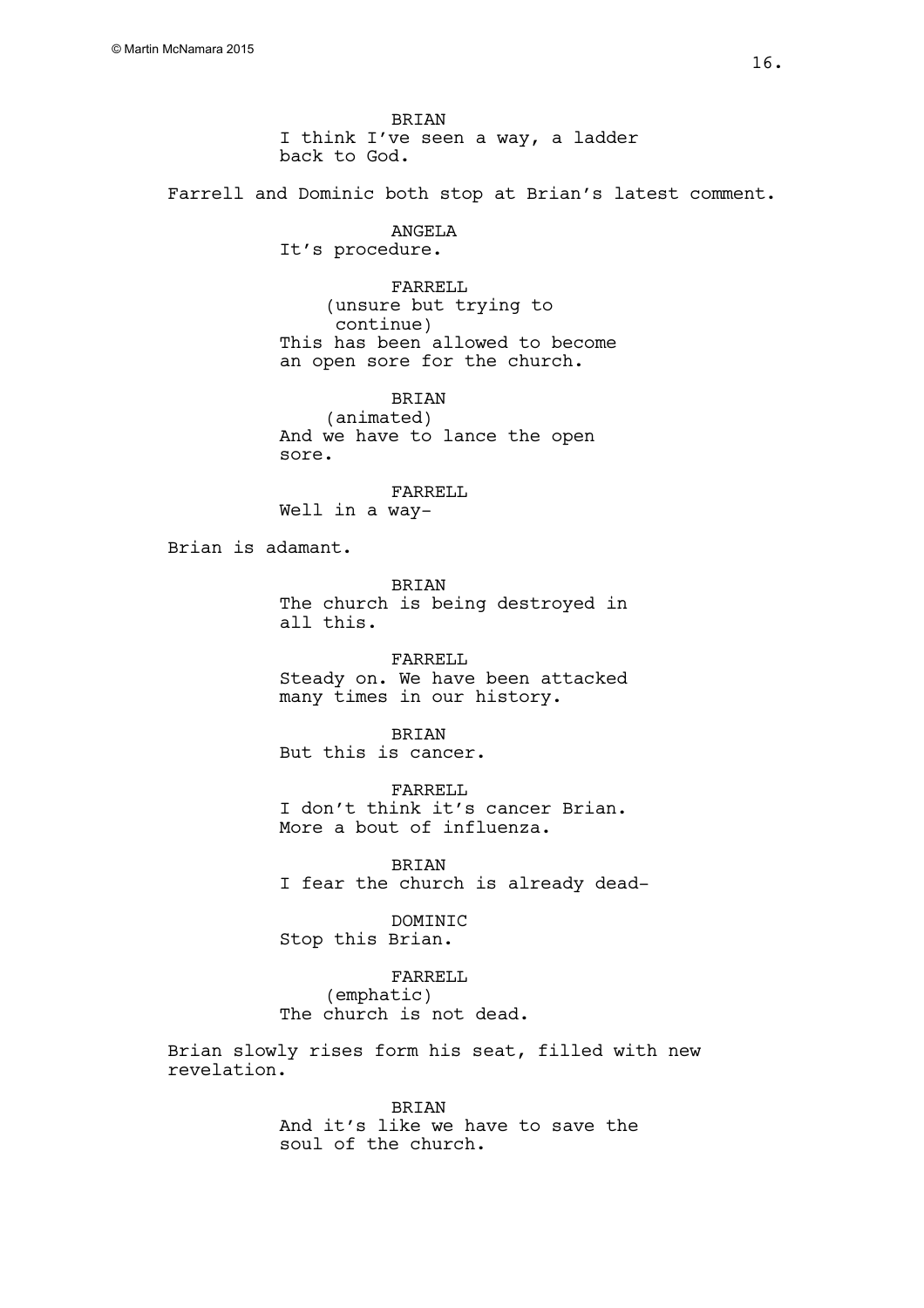DOMINIC Christ Almighty. Will you give it a miss.

FARRELL (adamant) What we need to do is confess our sins.

Farrell is concentrating on his own argument. He does not see that Brian has started to climb up on a chair and then onto the table.

> BRIAN The body of the church is dead and we have to save the soul.

DOMINIC (pleading to his brother on the table) Stop this Brian.

Farrell is half turned toward the audience. He does not register what is going on.

> FARRELL (more adamant) If we have done wrong we must confess to God.

Brian is on the table, filled with revelation.

ANGELA I'll get matron.

BRIAN We are in the Hour-

Dominic is panicking now, Angela runs out.

FARRELL (still not registering Brian) Confess to our sins. Receive absolution. (beat) Then draw a line under it all.

BRIAN (full revelation) It is the Magic Hour.

**DOMINIC** 

Brian-

BRIAN That Hour after death. That is where the church is now.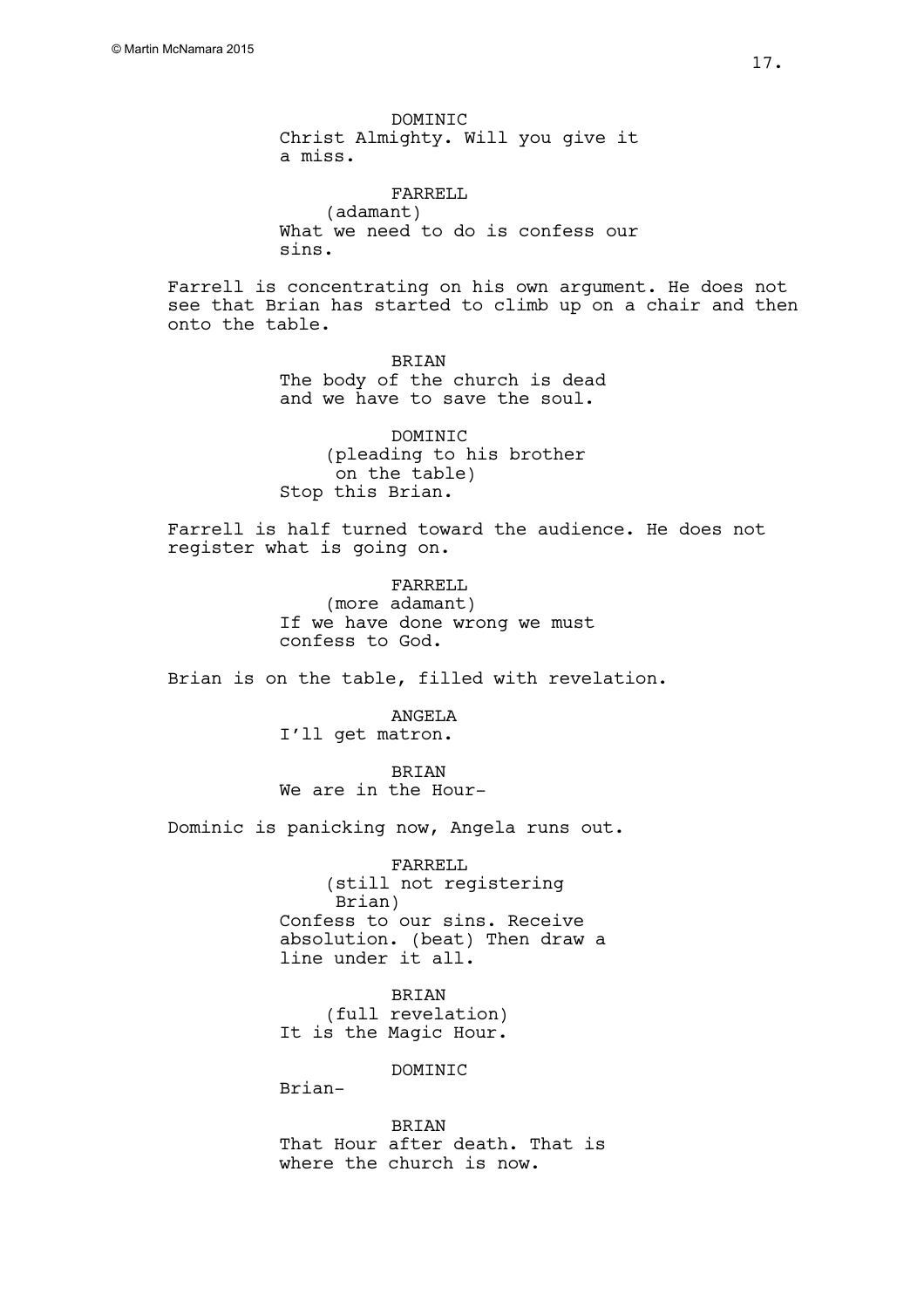Farrell turns and sees him on the table.

FARRELL Where did this fucking Hour come from?

BRIAN It's the holy time, when you can still get forgiveness.

Farrell is shaking his head, angry.

BRIAN (CONT'D) I have thought about this. We can save the soul after the body has gone.

# FARRELL

Brian. You can't do anything after the body is dead. The soul departs immediately.

**BRIAN** What about Jesus? Didn't he rise again after death.

FARRELL Of course he did.

BRIAN So had his soul departed his body?

FARRELL No, but, that was Jesus. We are mortal.

BRIAN But Jesus was mortal wasn't he?

FARRELL

Well yes-

BRIAN That's the whole point isn't it? God made his son mortal.

FARRELL Yes but he was mortal in a different way.

Brian pulls back and stares at the priest.

BRIAN

Father, I think you're spending too much of your Sundays on the football pitch.